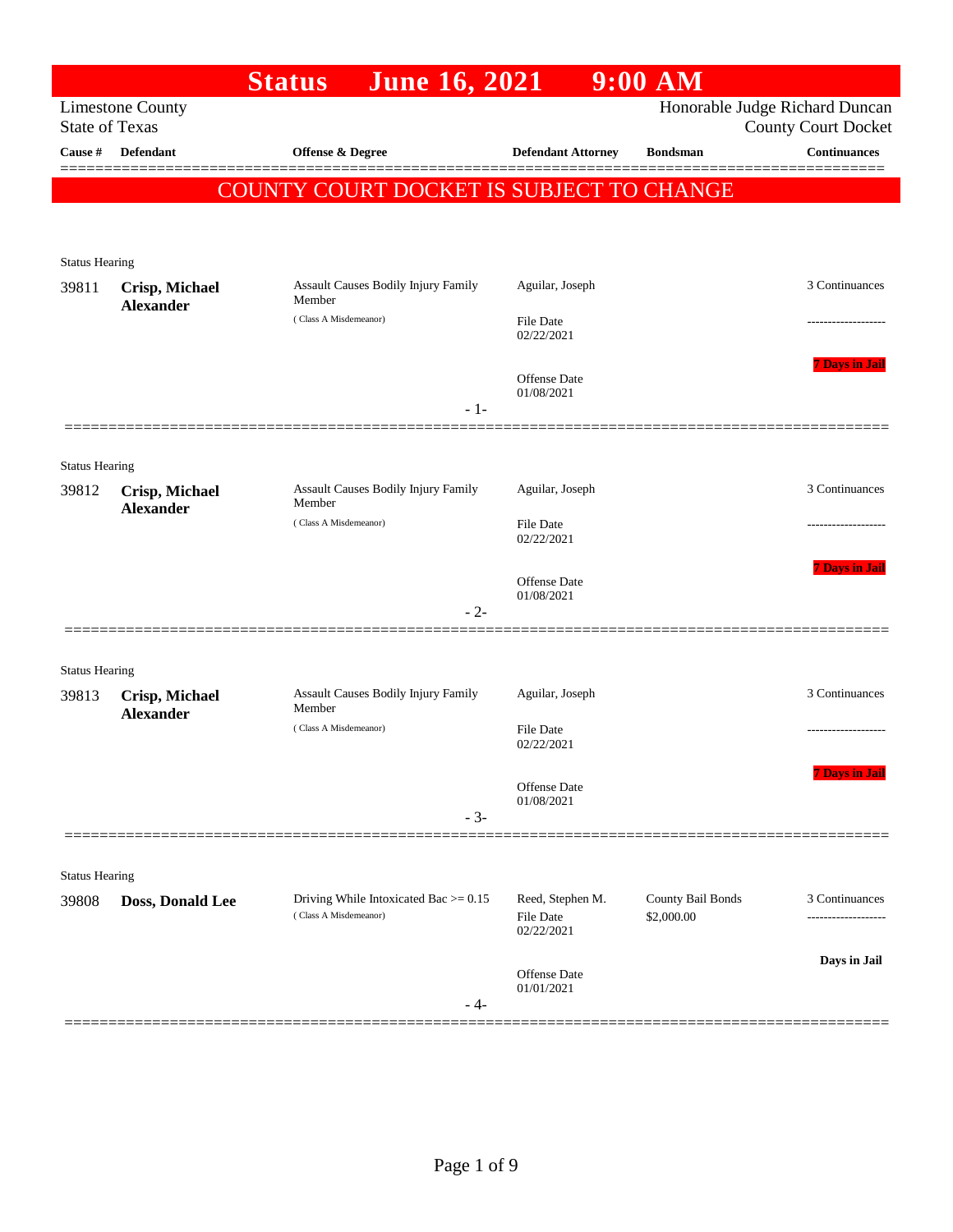|                       |                         | <b>Status</b><br><b>June 16, 2021</b>                             |                                  | $9:00$ AM                       |                                                              |
|-----------------------|-------------------------|-------------------------------------------------------------------|----------------------------------|---------------------------------|--------------------------------------------------------------|
| <b>State of Texas</b> | <b>Limestone County</b> |                                                                   |                                  |                                 | Honorable Judge Richard Duncan<br><b>County Court Docket</b> |
| Cause #               | <b>Defendant</b>        | Offense & Degree                                                  | <b>Defendant Attorney</b>        | <b>Bondsman</b>                 | <b>Continuances</b>                                          |
|                       |                         |                                                                   |                                  |                                 |                                                              |
|                       |                         | <b>COUNTY COURT DOCKET IS SUBJECT TO CHANGE</b>                   |                                  |                                 |                                                              |
|                       |                         |                                                                   |                                  |                                 |                                                              |
| <b>Status Hearing</b> |                         |                                                                   |                                  |                                 |                                                              |
| 39829                 | <b>Flores, Alfred</b>   | <b>Cruelty To Livestock Animals</b><br>(State Jail Felony)        | Reed, Justin<br><b>File Date</b> | County Bail Bonds<br>\$2,000.00 | 1 Continuances                                               |
|                       |                         |                                                                   | 03/18/2021                       |                                 |                                                              |
|                       |                         |                                                                   | Offense Date                     |                                 | Days in Jail                                                 |
|                       |                         | $-5-$                                                             | 02/26/2021                       |                                 |                                                              |
|                       |                         |                                                                   |                                  |                                 |                                                              |
| <b>Status Hearing</b> |                         |                                                                   |                                  |                                 |                                                              |
| 39823                 | Gamble, Tykieston       | Unl Carrying Weapon                                               | Reed, Benjie                     | Reed, Benjie                    | 2 Continuances                                               |
|                       | <b>Demon</b>            | (Class A Misdemeanor)                                             | <b>File Date</b>                 | \$3,000.00                      |                                                              |
|                       |                         |                                                                   | 03/09/2021                       |                                 |                                                              |
|                       |                         |                                                                   | <b>Offense Date</b>              |                                 | Days in Jail                                                 |
|                       |                         | $-6-$                                                             | 01/16/2021                       |                                 |                                                              |
|                       |                         |                                                                   |                                  |                                 |                                                              |
| <b>Status Hearing</b> |                         |                                                                   |                                  |                                 |                                                              |
| 39800                 | Hall, Halie Nichole     | Driving While Intoxicated Bac $>= 0.15$                           |                                  | County Bail Bonds               | 1 Continuances                                               |
|                       |                         | (Class A Misdemeanor)                                             | <b>File Date</b><br>01/25/2021   | \$1,000.00                      |                                                              |
|                       |                         |                                                                   |                                  |                                 | Days in Jail                                                 |
|                       |                         |                                                                   | Offense Date<br>01/23/2021       |                                 |                                                              |
|                       |                         | $-7-$                                                             |                                  |                                 |                                                              |
|                       |                         |                                                                   |                                  |                                 |                                                              |
| <b>Status Hearing</b> |                         |                                                                   |                                  |                                 |                                                              |
| 39828                 | Hall, Halie Nichole     | Driving While Intoxicated Bac $> = 0.15$<br>(Class A Misdemeanor) | <b>File Date</b>                 | County Bail Bonds<br>\$2,500.00 | 1 Continuances<br>--------------                             |
|                       |                         |                                                                   | 03/18/2021                       |                                 |                                                              |
|                       |                         |                                                                   | Offense Date                     |                                 | Days in Jail                                                 |
|                       |                         | $-8-$                                                             | 01/01/2020                       |                                 |                                                              |
|                       |                         |                                                                   |                                  |                                 |                                                              |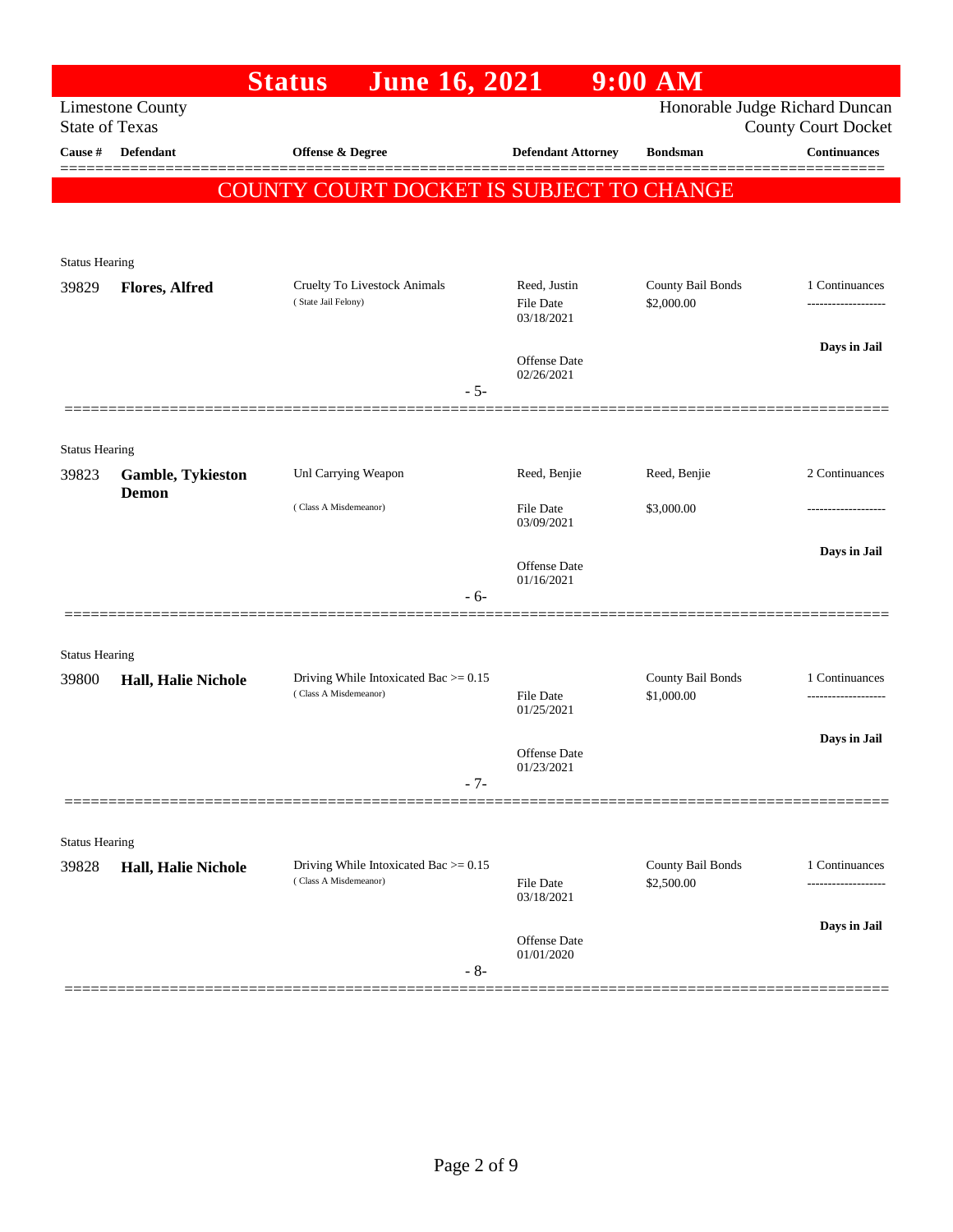|                       |                              | <b>Status</b><br><b>June 16, 2021</b>                           |                                             | $9:00$ AM                         |                                                              |
|-----------------------|------------------------------|-----------------------------------------------------------------|---------------------------------------------|-----------------------------------|--------------------------------------------------------------|
| <b>State of Texas</b> | <b>Limestone County</b>      |                                                                 |                                             |                                   | Honorable Judge Richard Duncan<br><b>County Court Docket</b> |
| Cause #               | <b>Defendant</b>             | Offense & Degree                                                | <b>Defendant Attorney</b>                   | <b>Bondsman</b>                   | <b>Continuances</b>                                          |
|                       |                              | <b>COUNTY COURT DOCKET IS SUBJECT TO CHANGE</b>                 |                                             |                                   |                                                              |
|                       |                              |                                                                 |                                             |                                   |                                                              |
| Plea Hearing          |                              |                                                                 |                                             |                                   |                                                              |
| 39504                 | <b>Hall, Michael Anthony</b> | Viol Bond/Protective Order<br>(Class A Misdemeanor)             | Reed, Benjie<br>File Date<br>11/05/2019     | County Bail Bonds<br>\$3,000.00   | 2 Continuances                                               |
|                       |                              |                                                                 | Offense Date<br>08/01/2019                  |                                   | Days in Jail                                                 |
|                       |                              | $-9-$                                                           |                                             |                                   |                                                              |
| Plea Hearing          |                              |                                                                 |                                             |                                   |                                                              |
| 39507                 | <b>Hall, Michael Anthony</b> | Terroristic Threat Of Family/Household<br>(Class A Misdemeanor) | Benjie Reed<br>File Date<br>11/06/2019      | Burkeen, Daniel<br>\$1,000.00     | 2 Continuances                                               |
|                       |                              |                                                                 | Offense Date<br>07/31/2019                  |                                   | Days in Jail                                                 |
|                       |                              | $-10-$                                                          |                                             |                                   |                                                              |
| <b>Status Hearing</b> |                              |                                                                 |                                             |                                   |                                                              |
| 39522                 | Harrison, Bobby Lee          | Assault Causes Bodily Injury Family                             | Martin, Chris E.                            | Freebird Bail Bonds               | 6 Continuances                                               |
|                       |                              | Member<br>(Class A Misdemeanor)                                 | File Date<br>12/03/2019                     | \$3,000.00                        |                                                              |
|                       |                              |                                                                 | Offense Date<br>09/15/2019                  |                                   | Days in Jail                                                 |
|                       |                              | $-11-$                                                          |                                             |                                   |                                                              |
| <b>Status Hearing</b> |                              |                                                                 |                                             |                                   |                                                              |
| 39523                 | Harrison, Bobby Lee          | <b>Unlawful Restraint</b><br>(Class A Misdemeanor)              | Martin, Chris E.<br>File Date<br>12/03/2019 | Freebird Bail Bonds<br>\$3,000.00 | 6 Continuances                                               |
|                       |                              | $-12-$                                                          | Offense Date<br>09/15/2019                  |                                   | Days in Jail                                                 |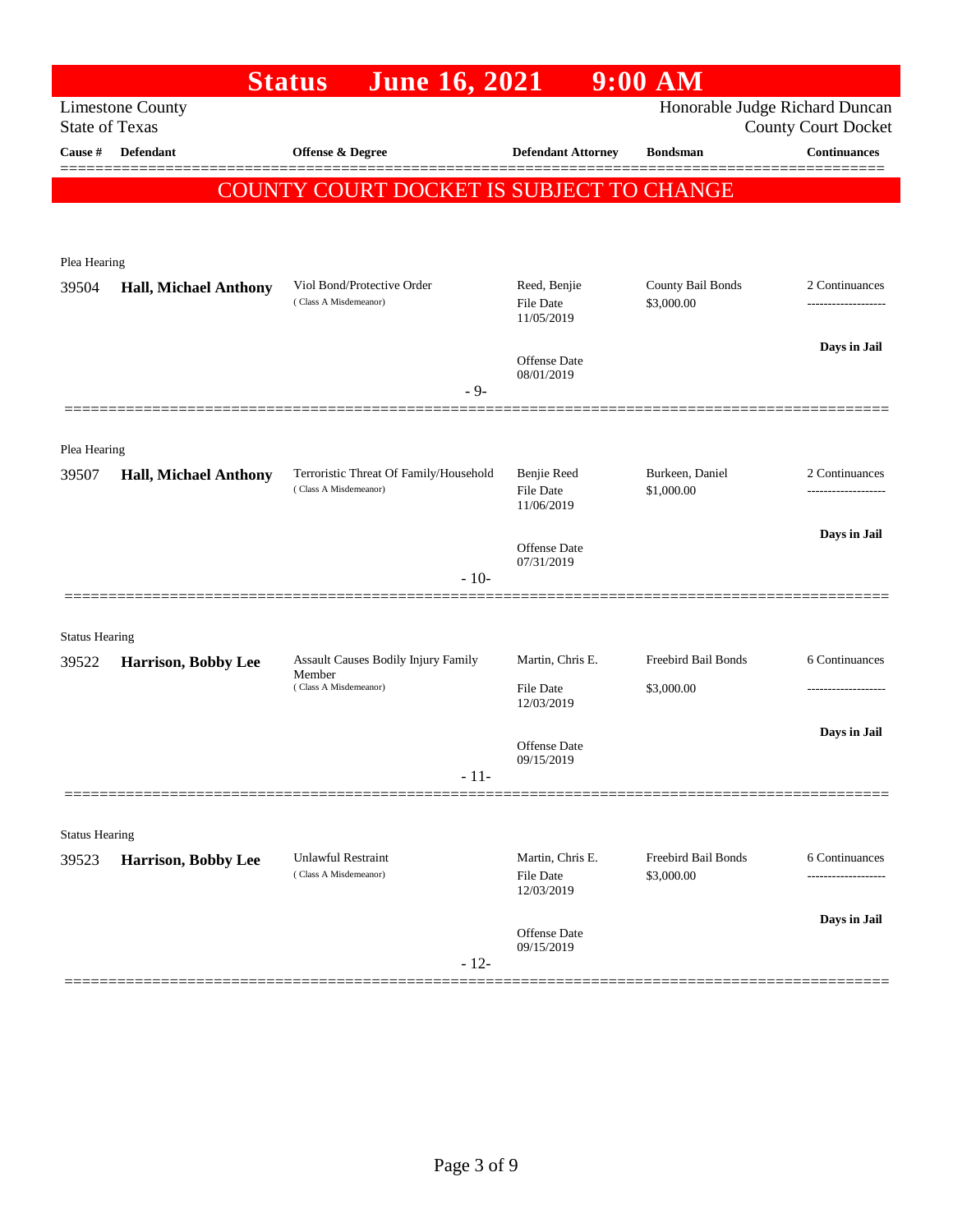|                                  |                                          | <b>Status</b><br><b>June 16, 2021</b>              |        |                                   | $9:00$ AM                         |                                                   |
|----------------------------------|------------------------------------------|----------------------------------------------------|--------|-----------------------------------|-----------------------------------|---------------------------------------------------|
|                                  | <b>Limestone County</b>                  |                                                    |        |                                   |                                   | Honorable Judge Richard Duncan                    |
| <b>State of Texas</b><br>Cause # | <b>Defendant</b>                         | Offense & Degree                                   |        | <b>Defendant Attorney</b>         | <b>Bondsman</b>                   | <b>County Court Docket</b><br><b>Continuances</b> |
|                                  |                                          |                                                    |        |                                   |                                   |                                                   |
|                                  |                                          | COUNTY COURT DOCKET IS SUBJECT TO CHANGE           |        |                                   |                                   |                                                   |
|                                  |                                          |                                                    |        |                                   |                                   |                                                   |
| <b>Status Hearing</b>            |                                          |                                                    |        |                                   |                                   |                                                   |
| 39848                            | Hobbs, Deldrick                          | Assault Cause Bodily Inj.                          |        | Reed, Justin                      | Reed, Justin                      | 1 Continuances                                    |
|                                  | Ravaughn                                 | (Class A Misdemeanor)                              |        | File Date                         | \$3,000.00                        |                                                   |
|                                  |                                          |                                                    |        | 04/15/2021                        |                                   |                                                   |
|                                  |                                          |                                                    |        | Offense Date                      |                                   | Days in Jail                                      |
|                                  |                                          |                                                    |        | 06/04/2020                        |                                   |                                                   |
|                                  |                                          |                                                    | $-13-$ |                                   |                                   |                                                   |
|                                  |                                          |                                                    |        |                                   |                                   |                                                   |
| <b>Status Hearing</b>            |                                          |                                                    |        | Reed, Justin                      | Freebird Bail Bonds               | 4 Continuances                                    |
| 39799                            | <b>Jhanke</b> , Dennis<br><b>Charles</b> | Assault Causes Bodily Injury Family<br>Member      |        |                                   |                                   |                                                   |
|                                  |                                          | (Class A Misdemeanor)                              |        | File Date<br>01/21/2021           | \$2,500.00                        |                                                   |
|                                  |                                          |                                                    |        |                                   |                                   | Days in Jail                                      |
|                                  |                                          |                                                    |        | Offense Date<br>12/25/2020        |                                   |                                                   |
|                                  |                                          |                                                    | $-14-$ |                                   |                                   |                                                   |
|                                  |                                          |                                                    |        |                                   |                                   |                                                   |
| <b>Status Hearing</b>            |                                          |                                                    |        |                                   |                                   |                                                   |
| 39639                            | <b>Lide, Thornton Kelly</b>              | Driving While Intoxicated<br>(Class B Misdemeanor) |        | Reed, Justin<br>File Date         | Freebird Bail Bonds<br>\$2,000.00 | 11 Continuances                                   |
|                                  |                                          |                                                    |        | 04/03/2020                        |                                   |                                                   |
|                                  |                                          |                                                    |        | Offense Date                      |                                   | Days in Jail                                      |
|                                  |                                          |                                                    | $-15-$ | 02/29/2020                        |                                   |                                                   |
|                                  |                                          |                                                    |        |                                   |                                   |                                                   |
| <b>Status Hearing</b>            |                                          |                                                    |        |                                   |                                   |                                                   |
| 39810                            | <b>Lide, Tiffany Nicole</b>              | Theft Prop >=\$750<\$2,500                         |        | Aguilar, Joseph                   | County Bail Bonds                 | 3 Continuances                                    |
|                                  |                                          | (Class A Misdemeanor)                              |        | File Date<br>02/22/2021           | \$500.00                          |                                                   |
|                                  |                                          |                                                    |        |                                   |                                   | Days in Jail                                      |
|                                  |                                          |                                                    |        | <b>Offense</b> Date<br>11/20/2020 |                                   |                                                   |
|                                  |                                          |                                                    | $-16-$ |                                   |                                   |                                                   |
|                                  |                                          |                                                    |        |                                   |                                   |                                                   |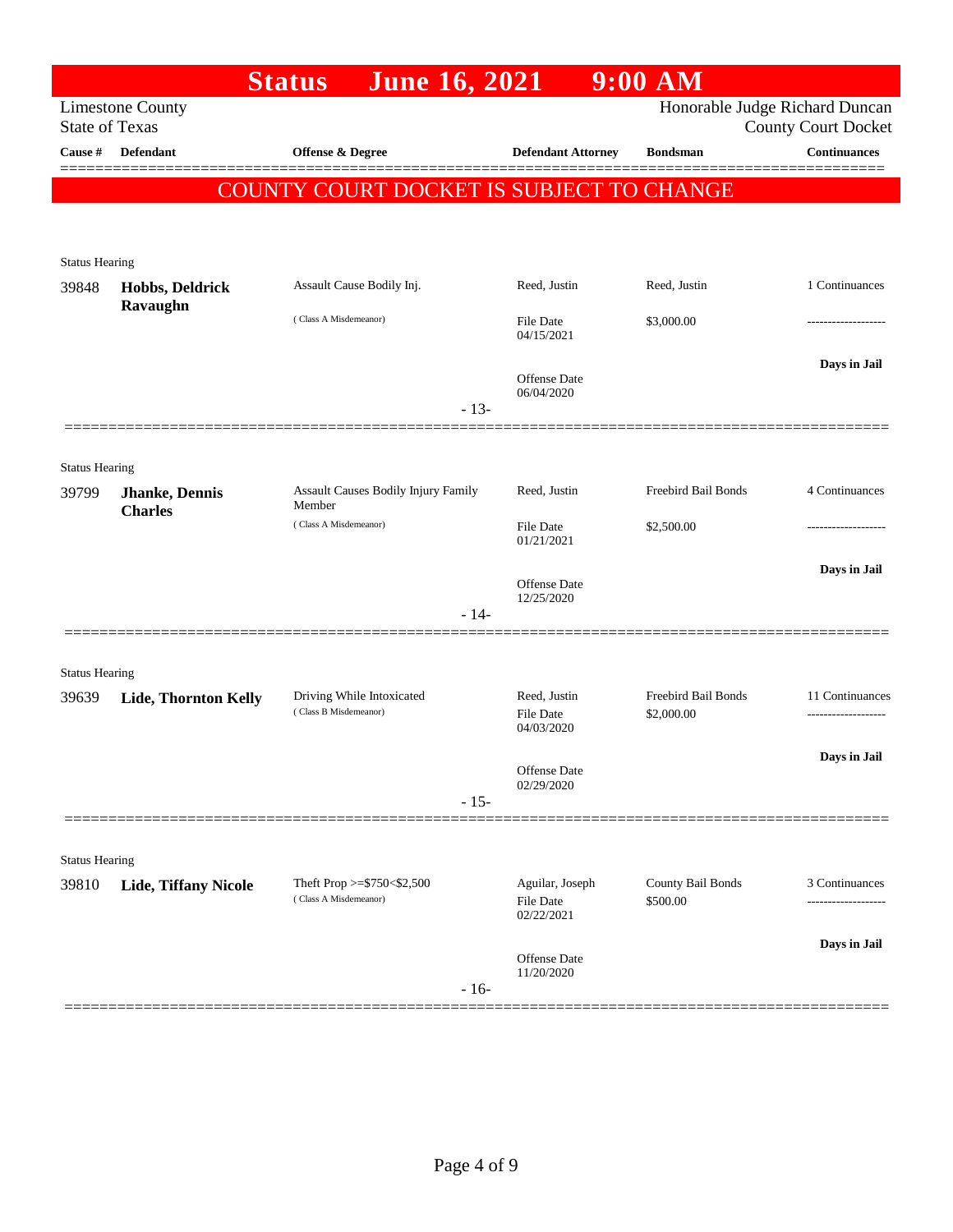|                                  |                               | <b>June 16, 2021</b><br><b>Status</b>           |                            | $9:00$ AM         |                                                   |
|----------------------------------|-------------------------------|-------------------------------------------------|----------------------------|-------------------|---------------------------------------------------|
|                                  | <b>Limestone County</b>       |                                                 |                            |                   | Honorable Judge Richard Duncan                    |
| <b>State of Texas</b><br>Cause # | Defendant                     | Offense & Degree                                | <b>Defendant Attorney</b>  | <b>Bondsman</b>   | <b>County Court Docket</b><br><b>Continuances</b> |
|                                  |                               |                                                 |                            |                   |                                                   |
|                                  |                               | <b>COUNTY COURT DOCKET IS SUBJECT TO CHANGE</b> |                            |                   |                                                   |
|                                  |                               |                                                 |                            |                   |                                                   |
|                                  |                               |                                                 |                            |                   |                                                   |
| <b>Status Hearing</b><br>39802   | <b>Miller, Rufus Alonzo</b>   | Terroristic Threat Against Public               | Burkeen, Daniel            | County Bail Bonds | 1 Continuances                                    |
|                                  |                               | Servant<br>(Class A Misdemeanor)                | <b>File Date</b>           | \$3,000.00        |                                                   |
|                                  |                               |                                                 | 01/27/2021                 |                   |                                                   |
|                                  |                               |                                                 |                            |                   | Days in Jail                                      |
|                                  |                               |                                                 | Offense Date<br>12/18/2020 |                   |                                                   |
|                                  |                               | $-17-$                                          |                            |                   |                                                   |
|                                  |                               |                                                 |                            |                   |                                                   |
| <b>Status Hearing</b>            |                               |                                                 |                            |                   |                                                   |
| 39803                            | <b>Miller, Rufus Alonzo</b>   | Assault Causes Bodily Injury Family<br>Member   | Burkeen, Daniel            | County Bail Bonds | 1 Continuances                                    |
|                                  |                               | (Class A Misdemeanor)                           | File Date<br>01/27/2021    | \$3,000.00        |                                                   |
|                                  |                               |                                                 |                            |                   | Days in Jail                                      |
|                                  |                               |                                                 | Offense Date<br>12/18/2020 |                   |                                                   |
|                                  |                               | $-18-$                                          |                            |                   |                                                   |
|                                  |                               |                                                 |                            |                   |                                                   |
| <b>Status Hearing</b>            |                               |                                                 |                            |                   |                                                   |
| 39785                            | Murray, Chasity               | Driving While Intoxicated/Open Alch             | Moore, David E.            | County Bail Bonds | 5 Continuances                                    |
|                                  |                               | Container<br>(Class B Misdemeanor)              | File Date                  | \$2,000.00        |                                                   |
|                                  |                               |                                                 | 12/18/2020                 |                   |                                                   |
|                                  |                               |                                                 | Offense Date               |                   | Days in Jail                                      |
|                                  |                               | $-19-$                                          | 10/06/2020                 |                   |                                                   |
|                                  |                               |                                                 |                            |                   |                                                   |
|                                  |                               |                                                 |                            |                   |                                                   |
| <b>Status Hearing</b><br>39820   | <b>Ortiz, Cristal Montano</b> | Assault Causes Bodily Injury Family             | Reed, Benjie               | County Bail Bonds | 2 Continuances                                    |
|                                  |                               | Member<br>(Class A Misdemeanor)                 |                            |                   |                                                   |
|                                  |                               |                                                 | File Date<br>03/09/2021    | \$3,000.00        |                                                   |
|                                  |                               |                                                 |                            |                   | Days in Jail                                      |
|                                  |                               |                                                 | Offense Date<br>01/03/2021 |                   |                                                   |
|                                  |                               | $-20-$                                          |                            |                   |                                                   |
|                                  |                               |                                                 |                            |                   |                                                   |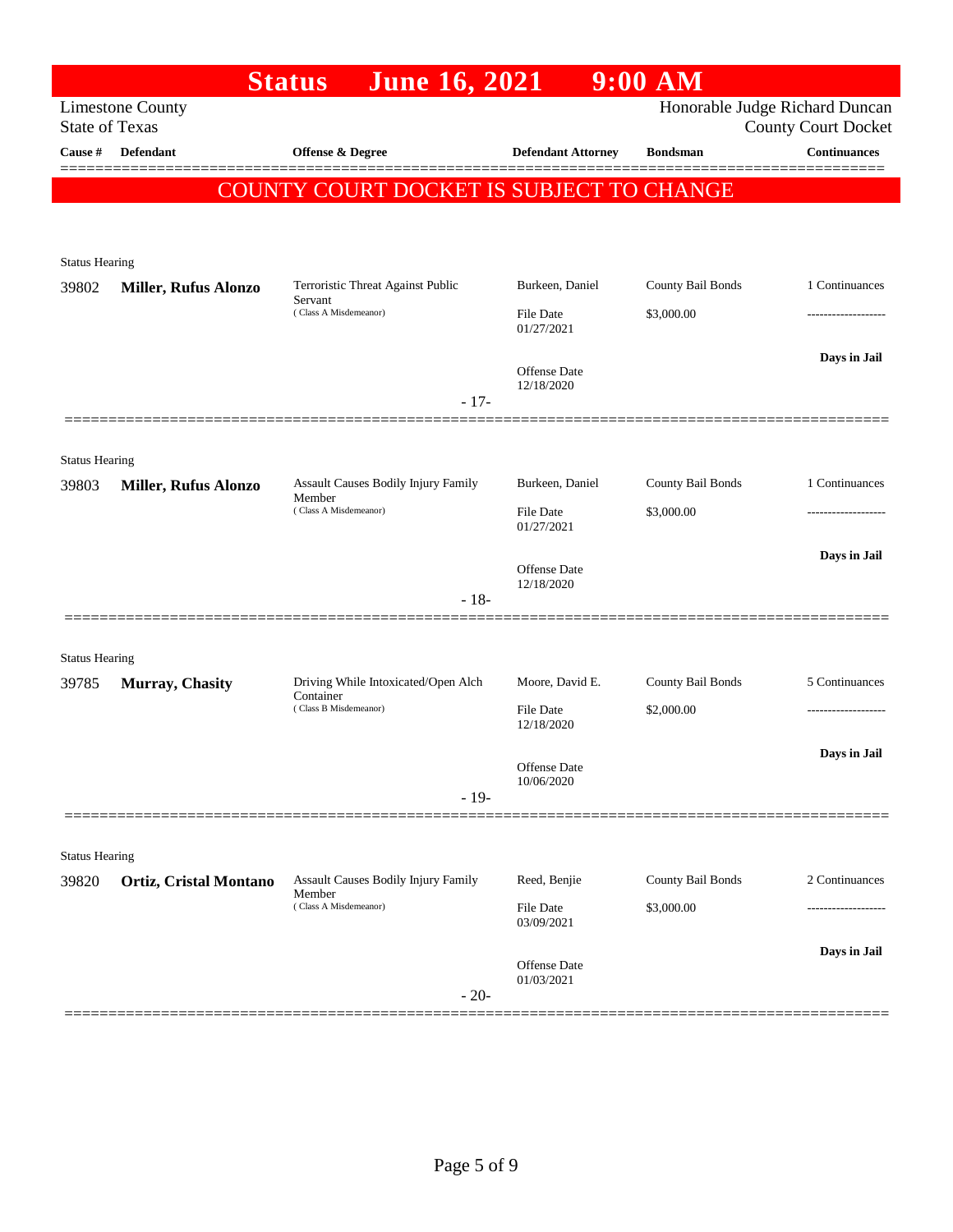|                       |                             | <b>June 16, 2021</b><br><b>Status</b>         |                                | $9:00$ AM           |                                |
|-----------------------|-----------------------------|-----------------------------------------------|--------------------------------|---------------------|--------------------------------|
|                       | <b>Limestone County</b>     |                                               |                                |                     | Honorable Judge Richard Duncan |
| <b>State of Texas</b> |                             |                                               |                                |                     | <b>County Court Docket</b>     |
| Cause #               | <b>Defendant</b>            | Offense & Degree                              | <b>Defendant Attorney</b>      | <b>Bondsman</b>     | <b>Continuances</b>            |
|                       |                             | COUNTY COURT DOCKET IS SUBJECT TO CHANGE      |                                |                     |                                |
|                       |                             |                                               |                                |                     |                                |
|                       |                             |                                               |                                |                     |                                |
| <b>Status Hearing</b> |                             |                                               |                                |                     |                                |
| 39751                 | Parker, Whaquin Dee         | Assault Causes Bodily Injury Family<br>Member | Reed, Justin                   | Reed, Justin        | 6 Continuances                 |
|                       |                             | (Class A Misdemeanor)                         | File Date<br>10/29/2020        | \$3,000.00          |                                |
|                       |                             |                                               |                                |                     | Days in Jail                   |
|                       |                             |                                               | Offense Date<br>07/16/2020     |                     |                                |
|                       |                             | $-21-$                                        |                                |                     |                                |
|                       |                             |                                               |                                |                     |                                |
| <b>Status Hearing</b> |                             |                                               |                                |                     |                                |
| 39756                 | Parker, Whaquin Dee         | Criminal Mischief >=\$100<\$750               | Reed, Justin                   |                     | 6 Continuances                 |
|                       |                             | (Class B Misdemeanor)                         | File Date<br>10/29/2020        |                     |                                |
|                       |                             |                                               |                                |                     | Days in Jail                   |
|                       |                             |                                               | Offense Date<br>07/17/2020     |                     |                                |
|                       |                             | $-22-$                                        |                                |                     |                                |
|                       |                             |                                               |                                |                     |                                |
| <b>Status Hearing</b> |                             |                                               |                                |                     |                                |
| 39797                 | Rivera, Jonathan            | Unl Carrying Weapon                           |                                | Freebird Bail Bonds | 4 Continuances                 |
|                       | Adam                        | (Class A Misdemeanor)                         | File Date                      | \$2,000.00          |                                |
|                       |                             |                                               | 01/19/2021                     |                     |                                |
|                       |                             |                                               | Offense Date                   |                     | Days in Jail                   |
|                       |                             |                                               | 10/07/2020                     |                     |                                |
|                       |                             | $-23-$                                        |                                |                     |                                |
|                       |                             |                                               |                                |                     |                                |
| <b>Status Hearing</b> |                             |                                               |                                |                     |                                |
| 39696                 | Sanchez-Vasquez,<br>Romario | Interfer W/Emergency Req For<br>Assistance    | Moore, David E.                | County Bail Bonds   | 10 Continuances                |
|                       |                             | (Class A Misdemeanor)                         | <b>File Date</b><br>06/25/2020 | \$3,000.00          |                                |
|                       |                             |                                               |                                |                     | Days in Jail                   |
|                       |                             |                                               | Offense Date<br>03/13/2020     |                     |                                |
|                       |                             | $-24-$                                        |                                |                     |                                |
|                       |                             |                                               |                                |                     |                                |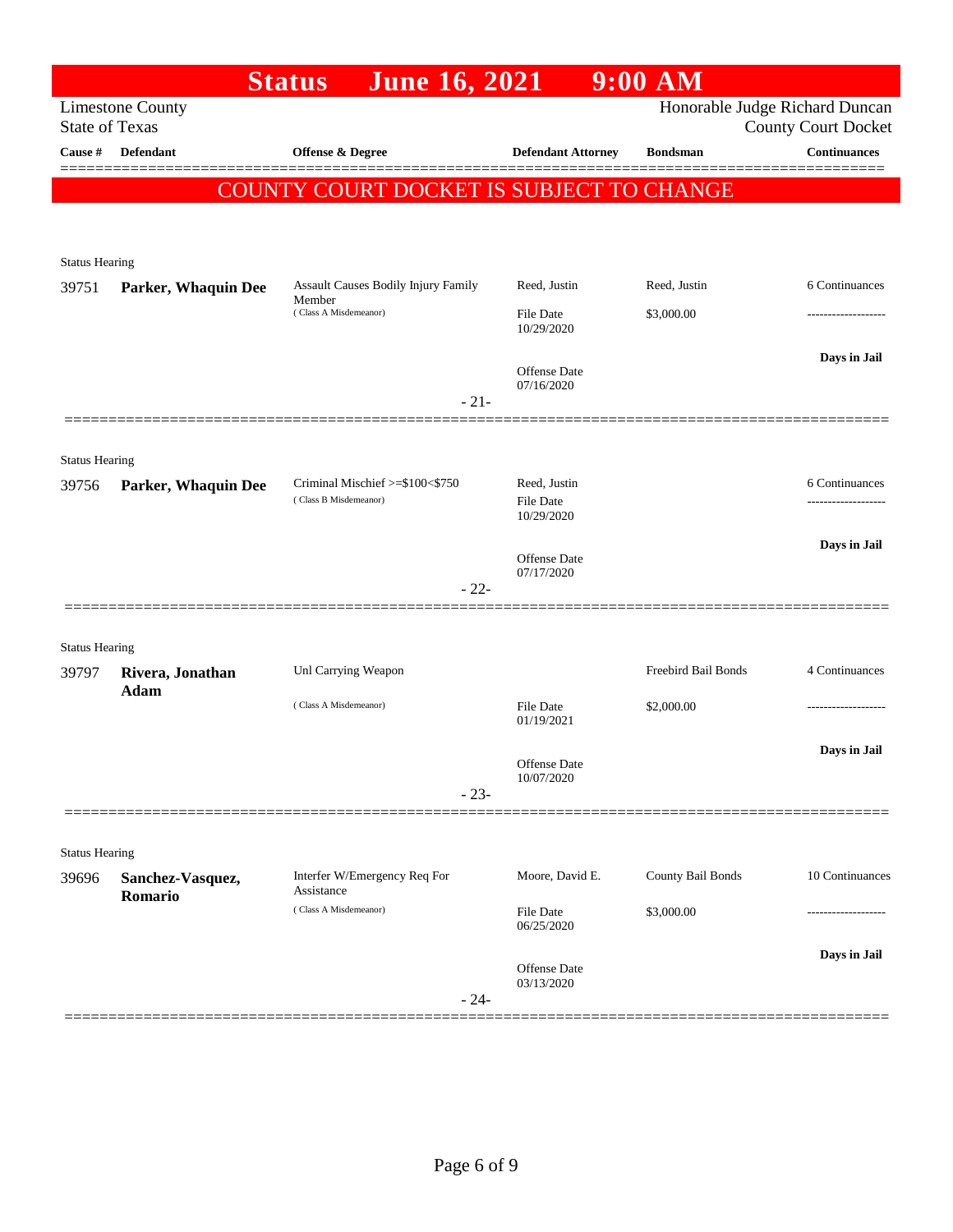|                                |                             | <b>June 16, 2021</b><br><b>Status</b>                                  |                                      | $9:00$ AM           |                                                              |
|--------------------------------|-----------------------------|------------------------------------------------------------------------|--------------------------------------|---------------------|--------------------------------------------------------------|
| <b>State of Texas</b>          | <b>Limestone County</b>     |                                                                        |                                      |                     | Honorable Judge Richard Duncan<br><b>County Court Docket</b> |
| Cause #                        | Defendant                   | Offense & Degree                                                       | <b>Defendant Attorney</b>            | <b>Bondsman</b>     | <b>Continuances</b>                                          |
|                                |                             | COUNTY COURT DOCKET IS SUBJECT TO CHANGE                               |                                      |                     |                                                              |
|                                |                             |                                                                        |                                      |                     |                                                              |
| <b>Status Hearing</b>          |                             |                                                                        |                                      |                     |                                                              |
| 39697                          | Sanchez-Vasquez,<br>Romario | Assault Causes Bodily Injury Family<br>Member                          | Moore, David E.                      | County Bail Bonds   | 10 Continuances                                              |
|                                |                             | (Class A Misdemeanor)                                                  | File Date<br>06/25/2020              | \$3,000.00          |                                                              |
|                                |                             |                                                                        | Offense Date                         |                     | Days in Jail                                                 |
|                                |                             |                                                                        | 03/13/2020<br>$-25-$                 |                     |                                                              |
|                                |                             |                                                                        |                                      |                     |                                                              |
| <b>Status Hearing</b><br>39770 | Sanchez-Vasquez,            | Viol Bond/Protective Order                                             | Moore, David E.                      | County Bail Bonds   | 6 Continuances                                               |
|                                | Romario                     | (Class A Misdemeanor)                                                  |                                      |                     |                                                              |
|                                |                             |                                                                        | <b>File Date</b><br>11/05/2020       | \$2,500.00          |                                                              |
|                                |                             |                                                                        | Offense Date<br>03/20/2020           |                     | Days in Jail                                                 |
|                                |                             |                                                                        | $-26-$                               |                     |                                                              |
|                                |                             |                                                                        |                                      |                     |                                                              |
| <b>Status Hearing</b><br>39801 | <b>Schuman, Jesse Perry</b> | Assault Causes Bodily Injury Family                                    |                                      | Freebird Bail Bonds | 3 Continuances                                               |
|                                |                             | Member<br>(Class A Misdemeanor)                                        | File Date<br>01/27/2021              | \$3,000.00          |                                                              |
|                                |                             |                                                                        |                                      |                     | Days in Jail                                                 |
|                                |                             |                                                                        | Offense Date<br>12/11/2020<br>$-27-$ |                     |                                                              |
|                                |                             |                                                                        |                                      |                     |                                                              |
| Appeal Hearing                 |                             |                                                                        |                                      |                     |                                                              |
| 39830                          | <b>Smith, Bobby Ray</b>     | Use Of Portable Wireless<br><b>Communication Device For Electronic</b> | Tate, Greg                           | Tate, Greg          | 1 Continuances                                               |
|                                |                             | Messaging (txtrc $545.4251(b)$ )<br>(Class C Misdemeanor)              | File Date<br>03/24/2021              | \$236.00            | -----------------                                            |
|                                |                             |                                                                        | Offense Date                         |                     | Days in Jail                                                 |
|                                |                             |                                                                        | 01/28/2021<br>$-28-$                 |                     |                                                              |
|                                |                             |                                                                        |                                      |                     |                                                              |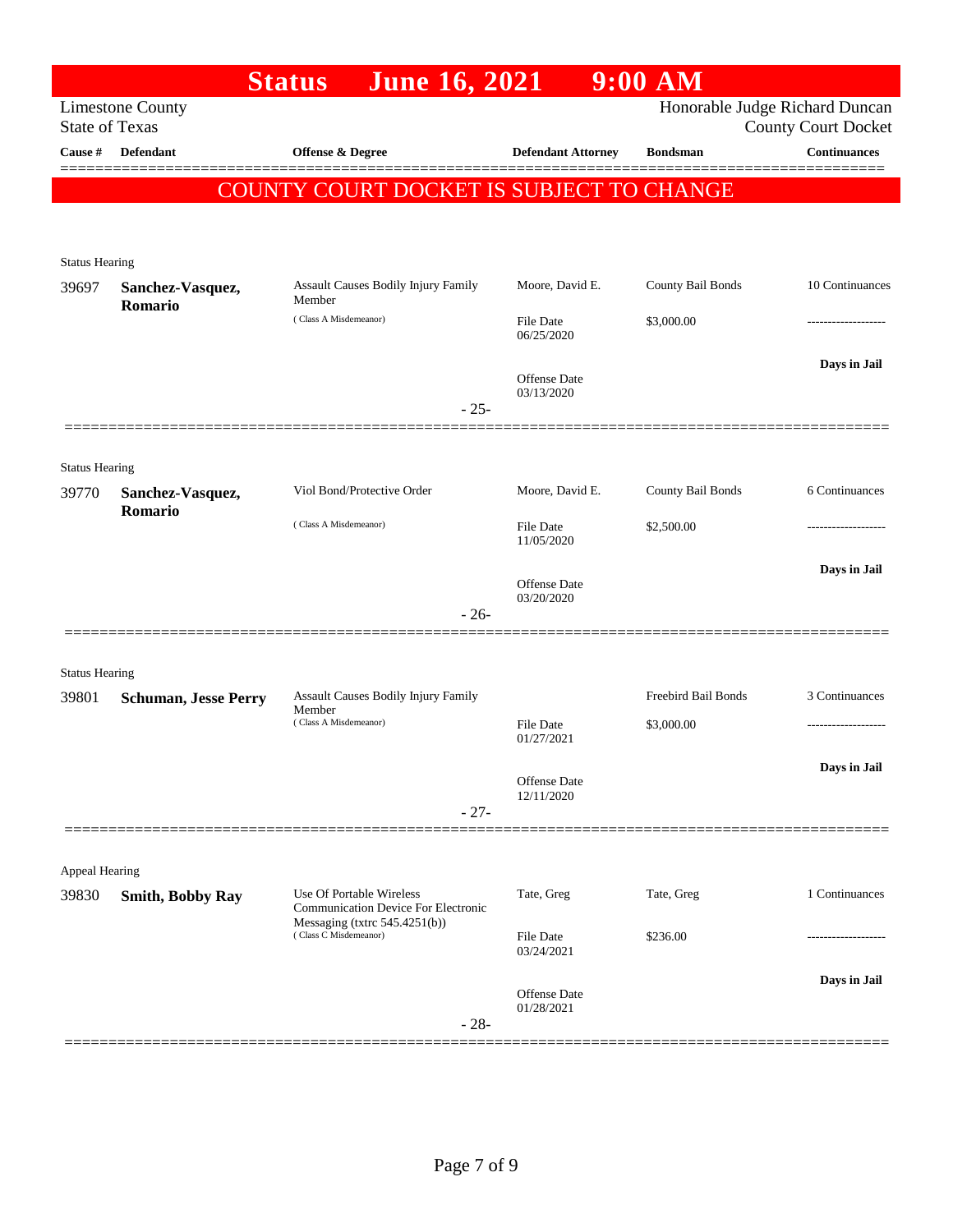|                                |                          | <b>Status</b><br><b>June 16, 2021</b>                             |                                   | $9:00$ AM                  |                                                   |
|--------------------------------|--------------------------|-------------------------------------------------------------------|-----------------------------------|----------------------------|---------------------------------------------------|
| <b>State of Texas</b>          | <b>Limestone County</b>  |                                                                   |                                   |                            | Honorable Judge Richard Duncan                    |
| Cause #                        | Defendant                | <b>Offense &amp; Degree</b>                                       | <b>Defendant Attorney</b>         | <b>Bondsman</b>            | <b>County Court Docket</b><br><b>Continuances</b> |
|                                |                          |                                                                   |                                   |                            |                                                   |
|                                |                          | COUNTY COURT DOCKET IS SUBJECT TO CHANGE                          |                                   |                            |                                                   |
|                                |                          |                                                                   |                                   |                            |                                                   |
| Review Hearing                 |                          |                                                                   |                                   |                            |                                                   |
| 39374                          | Sullivan, Jessey Jo      | Assault Cause Bodily Inj.                                         | Moore, David E.                   | County Bail Bonds          | 12 Continuances                                   |
|                                |                          | (Class A Misdemeanor)                                             | File Date<br>05/28/2019           | \$5,000.00                 | -------------------                               |
|                                |                          |                                                                   |                                   |                            | Days in Jail                                      |
|                                |                          |                                                                   | <b>Offense</b> Date<br>02/23/2019 |                            |                                                   |
|                                |                          |                                                                   | $-29-$                            |                            |                                                   |
|                                |                          |                                                                   |                                   |                            |                                                   |
| <b>Status Hearing</b><br>39855 | Sullivan, Jessey Jo      | Assault Cause Bodily Inj.                                         | Moore, David E.                   | County Bail Bonds          | 1 Continuances                                    |
|                                |                          | (Class A Misdemeanor)                                             | <b>File Date</b>                  | \$3,000.00                 |                                                   |
|                                |                          |                                                                   | 04/20/2021                        |                            | Days in Jail                                      |
|                                |                          |                                                                   | Offense Date<br>02/26/2020        |                            |                                                   |
|                                |                          |                                                                   | $-30-$                            |                            |                                                   |
|                                |                          |                                                                   |                                   |                            |                                                   |
| Review Hearing                 |                          |                                                                   |                                   |                            |                                                   |
| 39539                          | <b>Teer, Jason Scott</b> | Driving W/Lic Inv W/Prev<br>Conv/Susp/W/O Fin Res                 | Robinson, George M.               | County Bail Bonds          | 16 Continuances                                   |
|                                |                          | (Class B Misdemeanor)                                             | <b>File Date</b><br>12/18/2019    | \$2,500.00                 | .                                                 |
|                                |                          |                                                                   |                                   |                            | Days in Jail                                      |
|                                |                          |                                                                   | <b>Offense</b> Date<br>11/05/2019 |                            |                                                   |
|                                |                          |                                                                   | $-31-$                            |                            |                                                   |
|                                |                          |                                                                   |                                   |                            |                                                   |
| <b>Status Hearing</b>          |                          |                                                                   |                                   |                            |                                                   |
| 39815                          | Way, Abdul Raheem        | Driving While Intoxicated Bac $> = 0.15$<br>(Class A Misdemeanor) | Reed, Benjie<br><b>File Date</b>  | Reed, Benjie<br>\$3,000.00 | 2 Continuances<br>---------------                 |
|                                |                          |                                                                   | 03/09/2021                        |                            |                                                   |
|                                |                          |                                                                   | Offense Date                      |                            | Days in Jail                                      |
|                                |                          |                                                                   | 01/30/2021<br>$-32-$              |                            |                                                   |
|                                |                          |                                                                   |                                   |                            |                                                   |